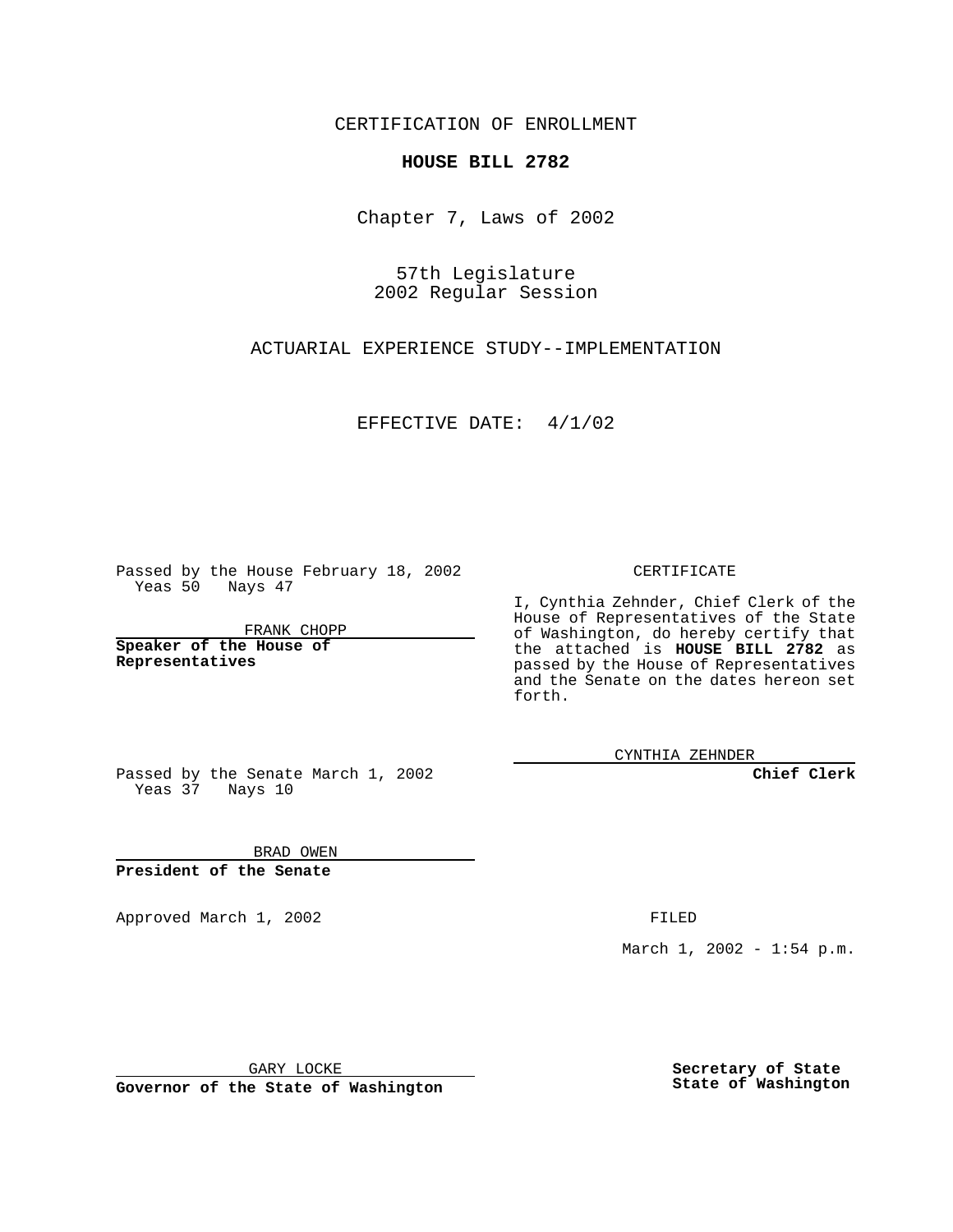## **HOUSE BILL 2782** \_\_\_\_\_\_\_\_\_\_\_\_\_\_\_\_\_\_\_\_\_\_\_\_\_\_\_\_\_\_\_\_\_\_\_\_\_\_\_\_\_\_\_\_\_\_\_

\_\_\_\_\_\_\_\_\_\_\_\_\_\_\_\_\_\_\_\_\_\_\_\_\_\_\_\_\_\_\_\_\_\_\_\_\_\_\_\_\_\_\_\_\_\_\_

Passed Legislature - 2002 Regular Session

**State of Washington 57th Legislature 2002 Regular Session**

**By** Representatives Doumit and Sommers

Read first time 01/28/2002. Referred to Committee on Appropriations.

 AN ACT Relating to implementing the results of the 1995-2000 2 actuarial experience study; adding a new section to chapter 41.45 RCW; repealing RCW 41.45.053; providing an effective date; and declaring an emergency.

BE IT ENACTED BY THE LEGISLATURE OF THE STATE OF WASHINGTON:

 NEW SECTION. **Sec. 1.** A new section is added to chapter 41.45 RCW to read as follows:

 The basic employer and state contribution rates and plan 2 member contribution rates are changed to reflect the 2000 actuarial valuation, incorporating the 1995-2000 actuarial experience study conducted by the office of the state actuary. The results of the 2000 actuarial valuation shall be adjusted to reflect an April 1, 2002, implementation date.

 (1) Beginning April 1, 2002, the following employer contribution rates shall be charged:

 (a) 1.10 percent for the public employees' retirement system; and (b) 2.64 percent for the law enforcement officers' and fire fighters' retirement system plan 2.